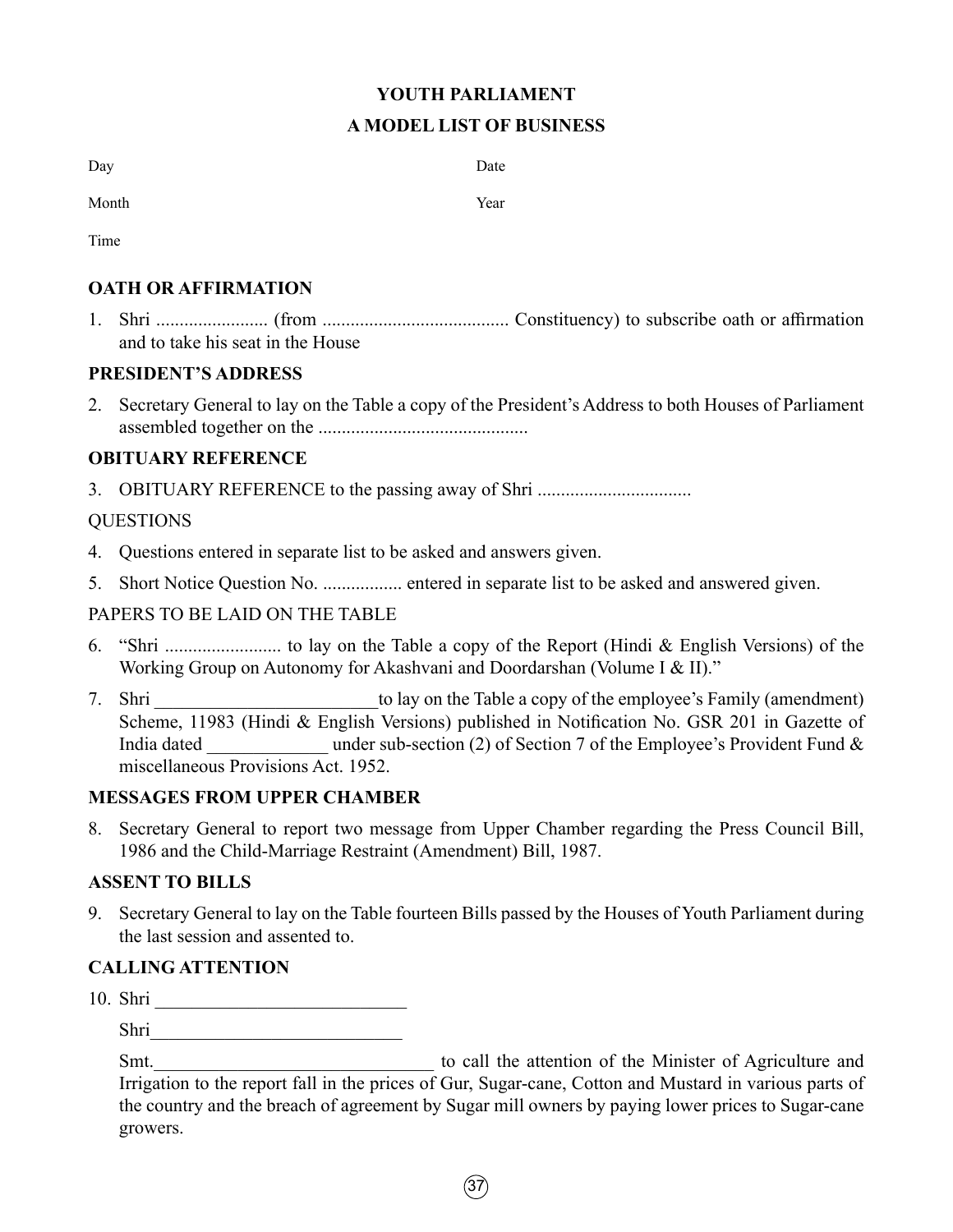## **LEAVE OF ABSENCE FROM THE SITTING OF THE HOUSE.**

11. Mr. speaker to take the pleasure of the House regarding grant of leave of two Members as recommended in the \_\_\_\_\_\_\_\_\_\_\_\_\_\_\_\_\_\_\_\_\_\_\_\_\_\_\_\_ Report of the Committee on Absence of Members from the Sitting of the House presented to the House on the

### **REPORT OF THE PUBLIC ACCOUNTS COMMITTEE**

12. Shri \_\_\_\_\_\_\_\_\_\_\_\_\_\_\_\_\_\_\_\_\_\_\_\_\_\_\_\_\_\_\_

Shri to present the 71st Report of the Public Accounts Committee

#### **REPORT OF THE COMMITTEE ON ABSENCE OF MEMBERS**

13. Shri \_\_\_\_\_\_\_\_\_\_\_\_\_\_\_\_\_\_\_\_\_\_\_\_\_\_\_\_\_\_\_

Shri \_\_\_\_\_\_\_\_\_\_\_\_\_\_\_\_\_\_\_\_\_\_\_\_\_\_\_\_\_\_\_ to present the Fifth Report of the Committee on Absence of Members for the sitting of the House

#### **REPRESENTATION OF PETITION**

14. Shri \_\_\_\_\_\_\_\_\_\_\_\_\_\_\_\_\_\_\_\_\_\_\_ to present a petition signed by Shri 'A' and others of District Thane, Maharashtra for 'ban on export of frogs' flesh

#### **STATEMENT BY MINISTERS**

- 15. Shri to make a statement regarding Government Business for the week commencing \_\_\_\_\_\_\_\_\_\_\_\_\_\_\_\_\_\_\_\_\_
- 16. Shri to make a statement correcting the answer given on the  $\frac{1}{2}$ to part (a) of the Unstarred Question No. \_\_\_\_\_\_\_\_\_\_\_\_\_\_\_\_\_\_\_\_\_\_\_ by
- 17. Shri\_\_\_\_\_\_\_\_\_\_\_\_\_\_\_\_\_to make a statement regarding Import Export policy of Government for the year 1988-89.

#### **STATEMENT UNDER RULE 199**

18. Shri \_\_\_\_\_\_\_\_\_\_\_\_\_\_\_\_\_\_\_\_to make a statement in explanation of his resignation from the office of the Minister of \_\_\_\_\_\_\_\_\_\_\_\_\_\_\_\_\_\_\_\_\_\_\_\_\_\_\_\_\_\_\_\_\_\_\_

### **STATEMENT UNDER DIRECTION 115**

19. Shri \_\_\_\_\_\_\_\_\_\_\_\_\_\_\_\_\_\_\_\_\_\_to make statement regarding certain information given by the Minister of \_\_\_\_\_\_\_\_\_\_\_\_\_\_\_\_\_\_ in reply to Starred Question No.\_\_\_\_\_\_\_\_\_\_\_\_\_\_\_\_\_ on \_\_\_\_\_\_\_\_\_\_\_\_\_\_ regarding proposal to \_\_\_\_\_\_\_\_\_\_\_\_\_\_\_\_\_\_\_\_\_\_\_ Shri \_\_\_\_\_\_\_\_\_\_\_\_\_\_\_\_\_\_\_\_\_\_\_\_to make a statement in reply thereto.

## **PERSONAL EXPLANATION UNDER RULE 357**

20. Shri\_\_\_\_\_\_\_\_\_\_\_\_\_\_\_\_\_\_\_\_\_ to make a personal explanation regarding certain remarks about him by Shri \_\_\_\_\_\_\_\_\_\_\_\_\_\_\_\_\_in the House on the \_\_\_\_\_\_\_\_\_\_\_\_\_\_\_\_\_\_\_\_\_\_\_\_

### **MOTION FOR ELECTION TO COMMITTEE**

21. Shri to move the following:

"That in pursuance of sub-section (3) (c) of Section 4 of the Customs Act, 1965, the Members of this House do proceed to elect. In such manner as the Speaker may direct, two members from among themselves to serve as members of the Cardamom Board, subject to the other provisions of the said Act."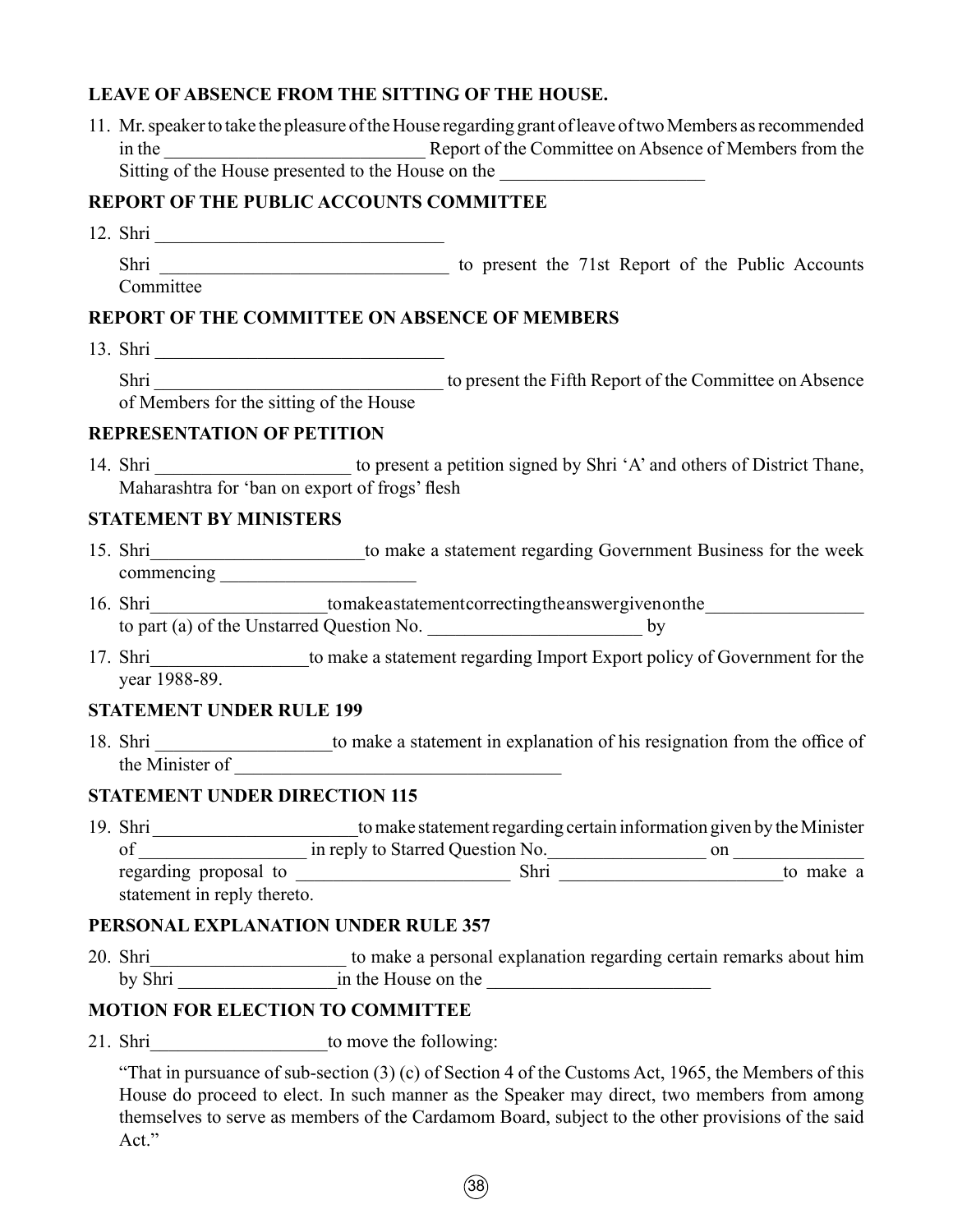# **MOTION REGARDING REPORT OF THE JOINT COMMITTEE EXTENSION OF THE TIME**

22. Shri

Shri\_\_\_\_\_\_\_\_\_\_\_\_\_\_\_\_\_\_\_\_\_\_\_\_\_\_\_

"That this House do further extend upto the last day of the first week of the next session, the t i m e for presentation of the Report of the Joint Committee on the Bill to provide for appointment of a Lokpal to inquire into allegations of misconduct against public men and for matters connected therewith".

## **MOTION**

23. Shri\_\_\_\_\_\_\_\_\_\_\_\_\_\_\_\_\_\_\_\_\_\_\_\_\_\_\_

Shri\_\_\_\_\_\_\_\_\_\_\_\_\_\_\_\_\_\_\_\_\_\_\_\_\_\_\_to move the following

"That this House do agree with the Report of Business Advisory Committee present to the House on the."

### **MOTION OF NON-CONFIDENCE IN THE COUNCIL OF MINISTERS**

24. Shri to move the following :

"That this House expresses its want of confidence in the Council of Ministers".

### **LEGISLATIVE BUSINESS**

- (i) Bill to be withdrawn
- 

25. Shri entertainty to move for leave to withdraw a Bill further to amend the Code of Criminal Procedure Act, 1973.

- (i) Also to withdraw the Bill
- (ii) Bill to be introduced.
- 26. Shri to move the leave to introduce a Bill further to amend the Aligarh Muslim University Act, 1920

Also to introduce the Bill.

## **MOTION OF THANKS ON THE PRESIDENT'S ADDRESS**

27. Shri to move the following:

"That an Address be presented to the President in the following terms:

That the Membersassembled in this Session are deeply grateful to the President for the Address which he has been pleased to deliver to both Houses of Parliament assembled together on the

Shri \_\_\_\_\_\_\_\_\_\_\_\_\_to second the motion

### **THE BUDGET (GENERAL)**

### **First Stage**

28. GENERAL DISCUSSION ON THE BUDGET (GENERAL) FOR 1988-89

### **Second Stage**

 $\sqrt{39}$